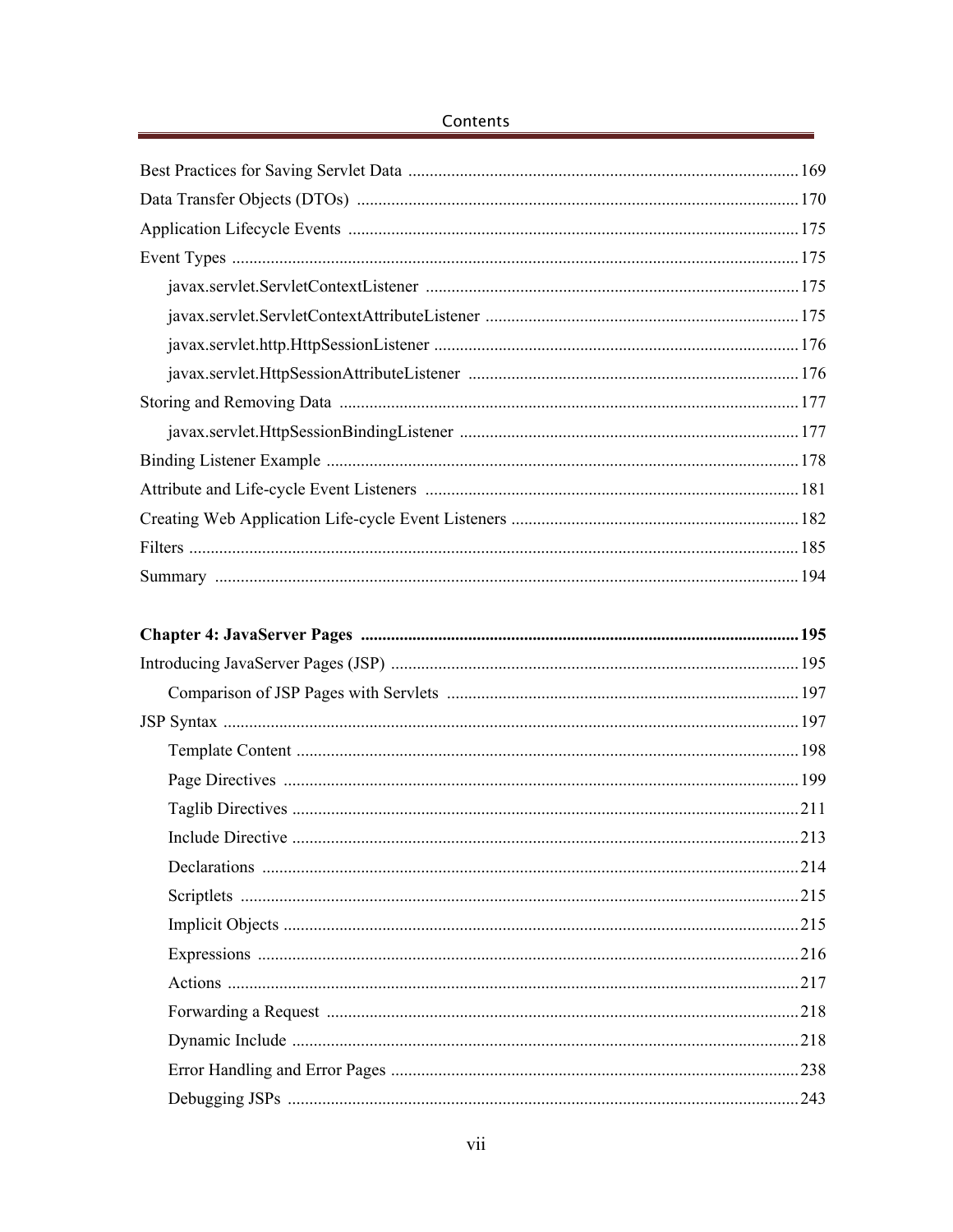|                                            | 245 |
|--------------------------------------------|-----|
|                                            |     |
|                                            |     |
|                                            |     |
|                                            |     |
|                                            |     |
|                                            |     |
|                                            |     |
|                                            |     |
|                                            |     |
|                                            |     |
|                                            |     |
|                                            |     |
|                                            |     |
|                                            |     |
|                                            |     |
|                                            |     |
|                                            |     |
|                                            |     |
| Using Rational Application Developer, IDE, |     |
|                                            |     |
|                                            |     |
|                                            |     |
|                                            |     |
|                                            |     |
|                                            |     |
|                                            |     |
|                                            |     |
|                                            |     |
|                                            |     |
|                                            |     |
|                                            |     |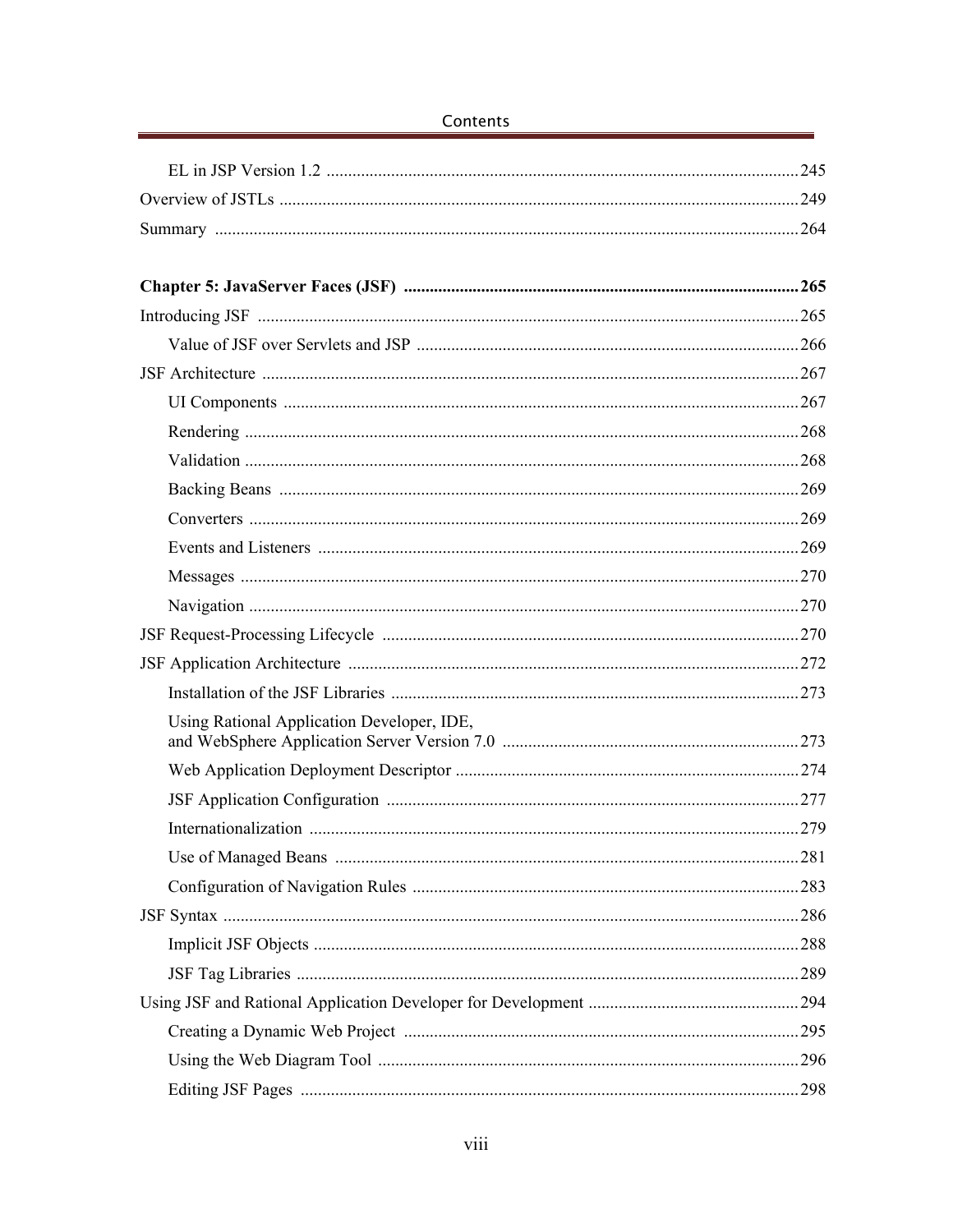| .348 |
|------|
|      |
|      |
|      |
|      |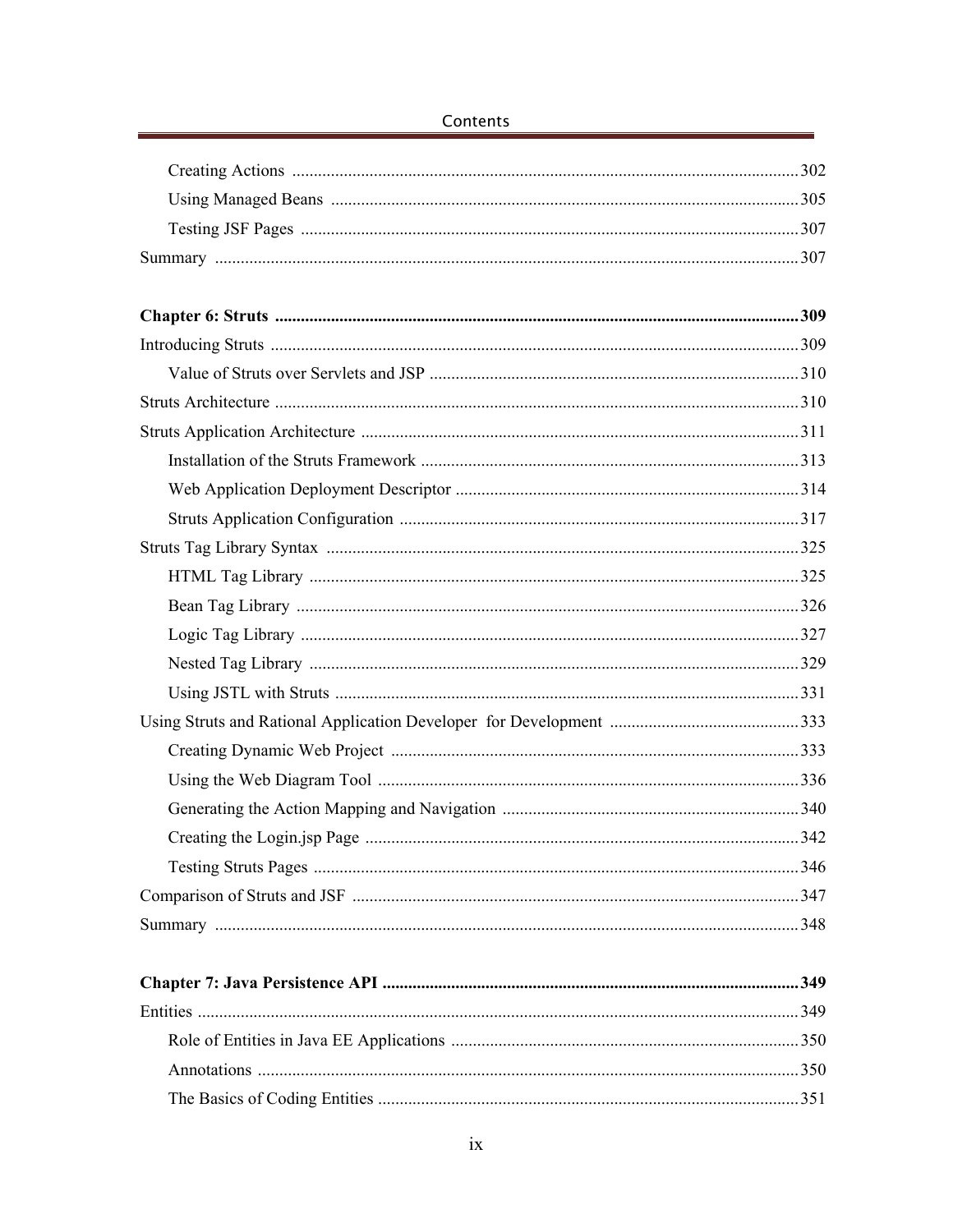| Basic Object-Relational Mapping for Entities in Rational Application Developer  355 |  |
|-------------------------------------------------------------------------------------|--|
|                                                                                     |  |
|                                                                                     |  |
|                                                                                     |  |
|                                                                                     |  |
|                                                                                     |  |
|                                                                                     |  |
|                                                                                     |  |
|                                                                                     |  |
|                                                                                     |  |
|                                                                                     |  |
|                                                                                     |  |
|                                                                                     |  |
|                                                                                     |  |
|                                                                                     |  |
|                                                                                     |  |
|                                                                                     |  |
|                                                                                     |  |
|                                                                                     |  |
|                                                                                     |  |
|                                                                                     |  |
|                                                                                     |  |
|                                                                                     |  |
|                                                                                     |  |
|                                                                                     |  |
|                                                                                     |  |
|                                                                                     |  |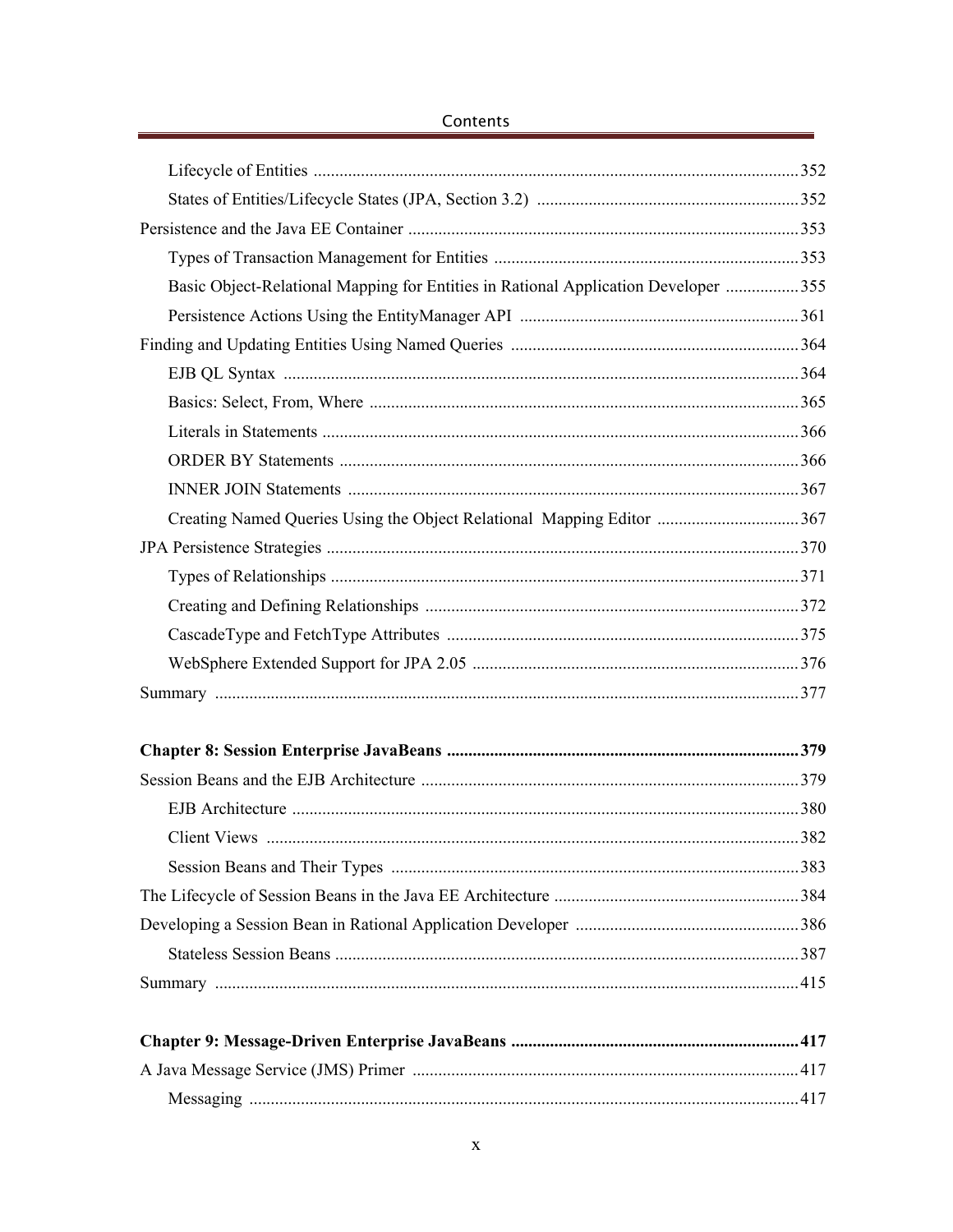| Using IBM WebSphere Manager Beans to Create the Persistence Management Sublayer  443    |  |
|-----------------------------------------------------------------------------------------|--|
|                                                                                         |  |
|                                                                                         |  |
|                                                                                         |  |
|                                                                                         |  |
|                                                                                         |  |
|                                                                                         |  |
|                                                                                         |  |
|                                                                                         |  |
|                                                                                         |  |
|                                                                                         |  |
| Configuring an Application Client for WebSphere for JMS Access                          |  |
| Configuring a WebSphere Application Server for JMS Access from a Standalone Client  494 |  |
|                                                                                         |  |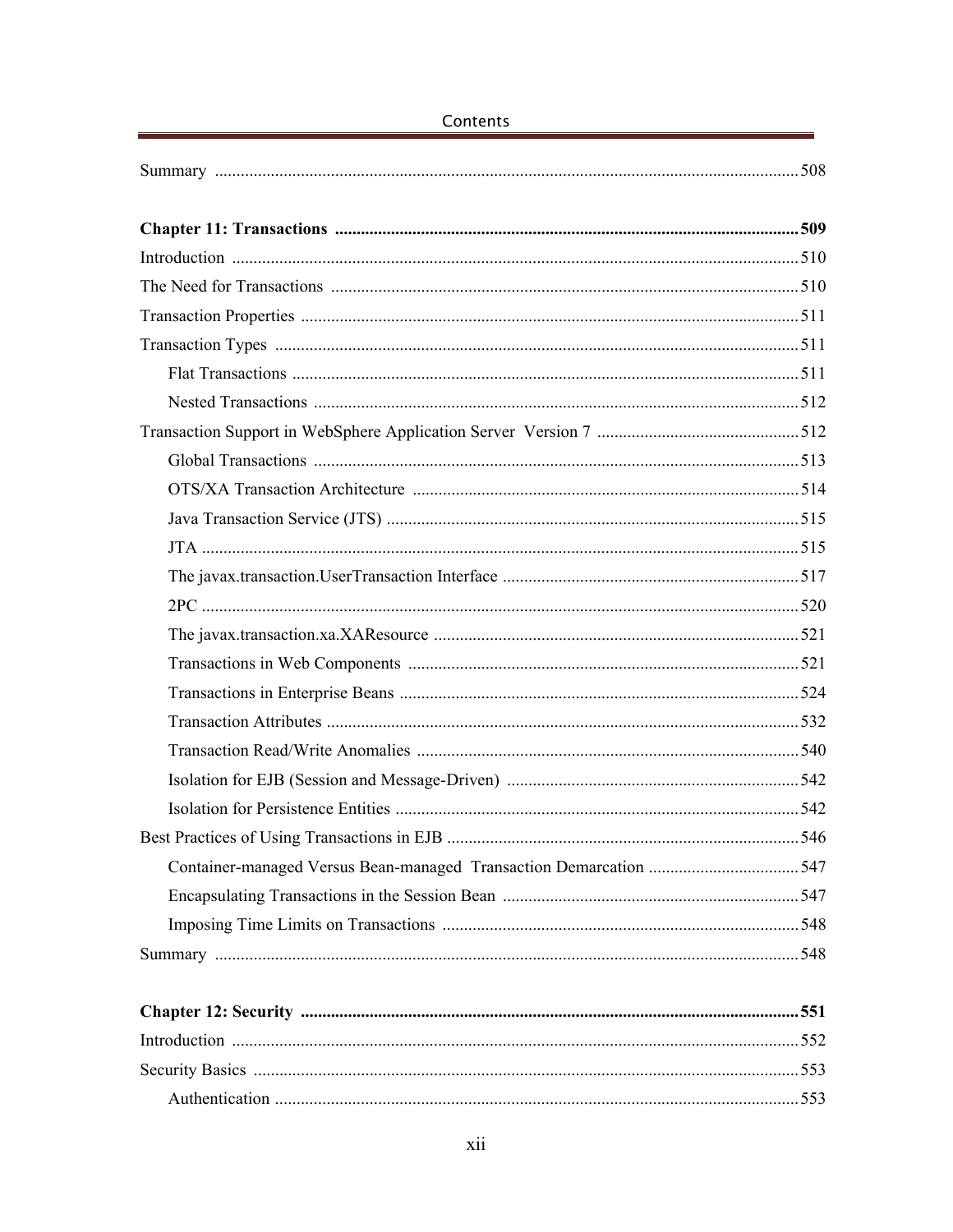| Defining Security Roles and Assigning Method Permissions: Metadata Annotations  566 |  |
|-------------------------------------------------------------------------------------|--|
|                                                                                     |  |
|                                                                                     |  |
|                                                                                     |  |
|                                                                                     |  |
|                                                                                     |  |
|                                                                                     |  |
|                                                                                     |  |
|                                                                                     |  |
|                                                                                     |  |
|                                                                                     |  |
|                                                                                     |  |
|                                                                                     |  |
|                                                                                     |  |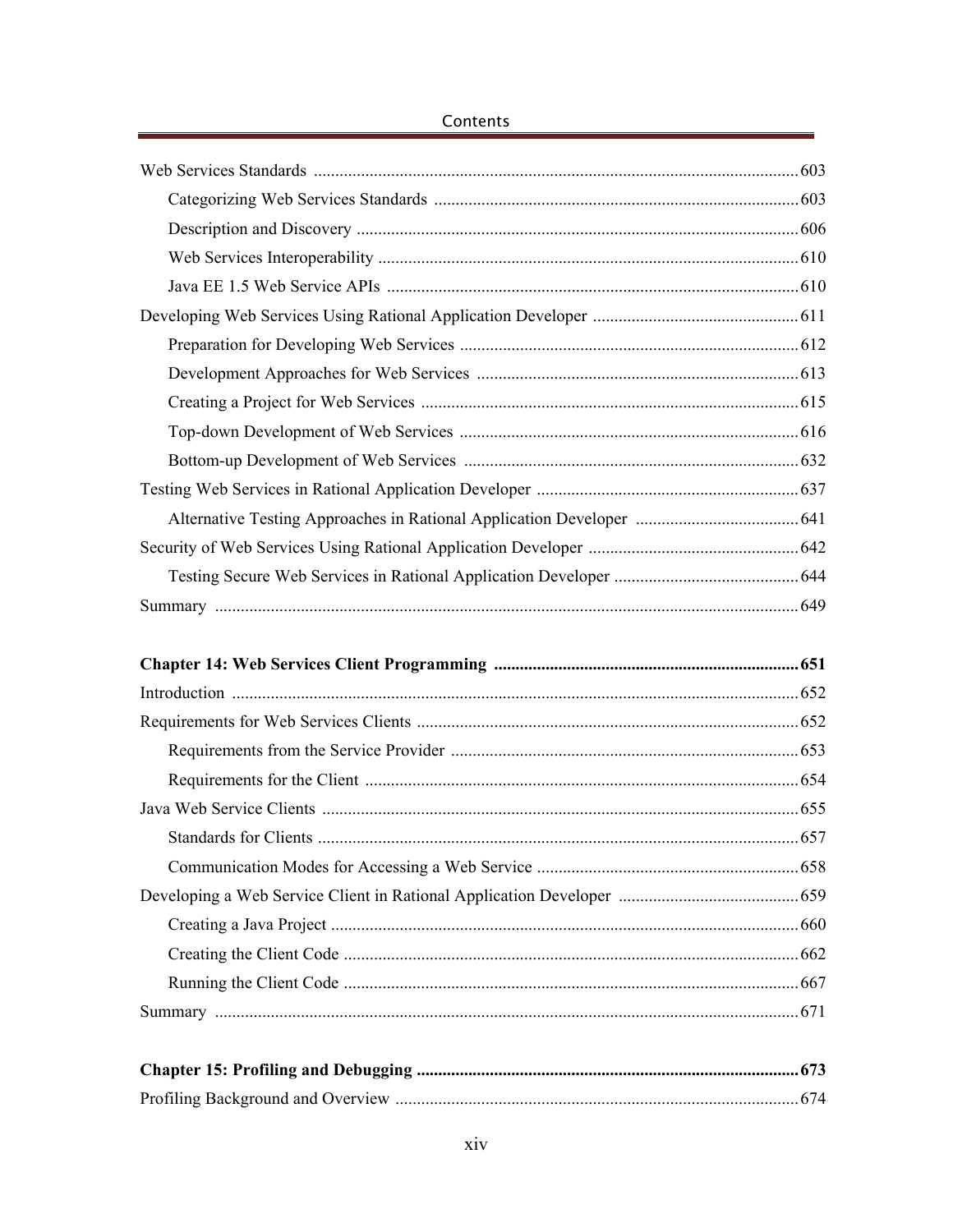| Attaching the Rational Software Development Platform Debugger |  |
|---------------------------------------------------------------|--|
|                                                               |  |
|                                                               |  |
|                                                               |  |
|                                                               |  |
|                                                               |  |
|                                                               |  |
|                                                               |  |
|                                                               |  |
|                                                               |  |
|                                                               |  |
|                                                               |  |
|                                                               |  |